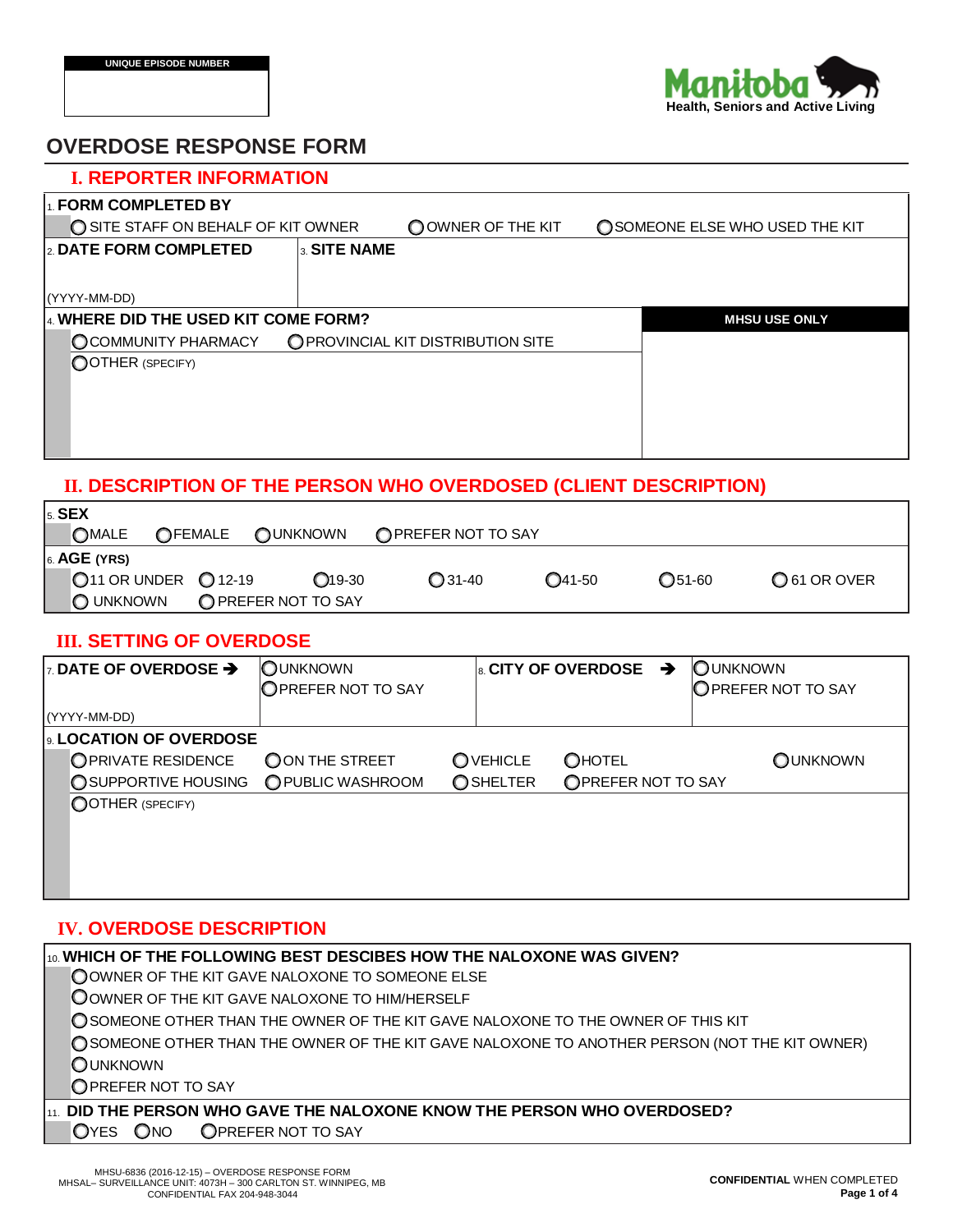

| 12. WHAT DRUGS WERE REPORTEDLY USED BY THE PERSON WHO OVERDOSED? (CHECK ALL THAT APPLY)   |                                              |
|-------------------------------------------------------------------------------------------|----------------------------------------------|
| $\Box$ MORPHINE<br><b>OMETHADONE</b><br>$\Box$ ECSTASY                                    | <b>OXYCODONE</b>                             |
| COCAINE/CRACK<br>$\Box$ CRYSTAL METH<br>$\Box$ HEROIN                                     | $\Box$ BENZOS                                |
| $\Box$ CODEINE<br>$\Box$ DILAUDID<br>FENTANYL (POWDER/PILL)                               | <b>UNKNOWN</b>                               |
| FENTANYL (PATCH)<br><b>ORITALIN</b>                                                       |                                              |
| $\Box$ ALCOHOL                                                                            |                                              |
| $\Box$ OTHER (SPECIFY)                                                                    |                                              |
|                                                                                           |                                              |
|                                                                                           |                                              |
|                                                                                           |                                              |
|                                                                                           |                                              |
| 13. WHAT SIGNS OF OVERDOSE WERE SHOWN BY THE PERSON WHO OVERDOSED? (CHECK ALL THAT APPLY) |                                              |
| $\Box$ TURNED BLUE<br><b>NUNCONSCIOUS</b><br>WOULD NOT RESPOND                            |                                              |
| □ SLOW OR NO BREATHING<br>□PREFER NOT TO SAY<br><b>OUNKNOWN</b>                           |                                              |
| OTHER (SPECIFY)                                                                           |                                              |
|                                                                                           |                                              |
|                                                                                           |                                              |
|                                                                                           |                                              |
|                                                                                           |                                              |
| <b>V. EMERGENCY RESPONSE</b>                                                              |                                              |
|                                                                                           |                                              |
| 14. IF 911 WAS NOT CALLED (SPECIFY REASON AND CHECK ALL THAT APPLY)                       |                                              |
| $\Box$ NO PHONE<br><b>EWORRIED POLICE WOULD COME</b>                                      | THOUGHT PERSON WOULD GET BETTER ON THEIR OWN |
| <b>OUNKNOWN</b><br>$\Box$ PREFER NO TO SAY                                                |                                              |
| OTHER (SPECIFY)                                                                           |                                              |
|                                                                                           |                                              |
|                                                                                           |                                              |
|                                                                                           |                                              |
|                                                                                           |                                              |
| 15. IF 911 WAS CALLED, HOW LONG UNTIL THE FIRST RESPONDERS ARRIVED?                       |                                              |
| $\Box$ 5 MIN OR LESS $\Box$ 6-15 MIN<br>$\Box$ 16-30 MIN                                  | $\Box$ ≥ 31 MIN                              |
| <b>NUNKNOWN</b><br>□PREFER NOT TO SAY                                                     |                                              |
| 16. DID THE PERSON WHO GAVE NALOXONE FEEL SUPPORTED BY FIRST RESPONDERS?                  |                                              |
| ONO OPREFER NOT TO SAY<br>$QYES$ $\rightarrow$ O FIREFIGHTERS O AMBULANCE O POLICE        |                                              |
| 17. WHAT ACTIONS WERE TAKEN DURING THE OVERDOSE? (CHECK ALL THAT APPLY)                   |                                              |
| STAYED WITH PERSON UNTIL THEY CAME AROUND                                                 | □ CHECKED BREATHING                          |
| □ GAVE MOUTH TO MOUTH RESUSCITATION NOT USING A BARRIER                                   | SLAPPED OR SHOOK THE PERSON                  |
| $\Box$ PLACED THE PERSON IN RECOVERY POSITION                                             | $\Box$ CHECKED PULSE                         |
| $\Box$ YELLED AT THE PERSON                                                               | □ GAVE CHEST COMPRESSIONS                    |
| STAYED WITH PERSON UNTIL AMBULANCE CAME                                                   | $\Box$ CHECKED AIRWAY FOR OBSTRUCTION        |
| $\Box$ GAVE MOUTH TO MOUTH RESUSCITATION USING A BARRIER                                  | □ GAVE STERNAL RUB                           |
| <b>TPREFER NOT TO SAY</b>                                                                 | $\Box$ UNKNOWN                               |
| $\Box$ OTHER (SPECIFY)                                                                    |                                              |
|                                                                                           |                                              |
|                                                                                           |                                              |
|                                                                                           |                                              |
|                                                                                           |                                              |
|                                                                                           |                                              |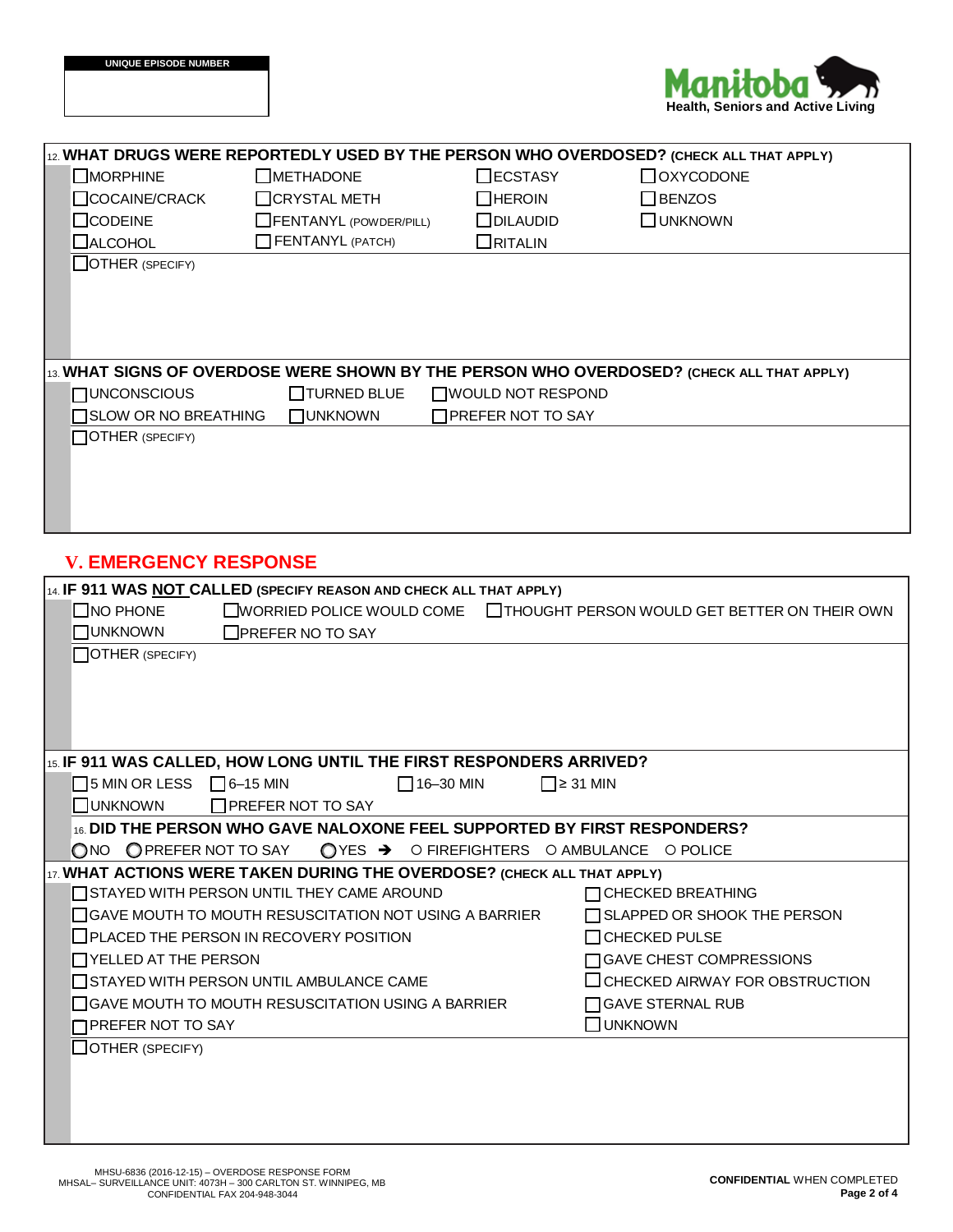

### **VI. GIVING NALOXONE**

| 18. HOW MANY INJECTION OF NALOXONE WERE GIVEN?                                             |                                                                                | $\mathbf{O}^1$     | $\mathbb{O}^2$           | $\mathbb{O}^3$                     | O PREFER NOT TO SAY                           |  |
|--------------------------------------------------------------------------------------------|--------------------------------------------------------------------------------|--------------------|--------------------------|------------------------------------|-----------------------------------------------|--|
| 19. HOW LONG DID THE FIRST INJECTION OF NALOXONE TAKE TO WORK (MINUTES)?                   |                                                                                |                    |                          |                                    |                                               |  |
| $Q1-5$ MIN<br>$Q1$ MIN                                                                     | <b>○</b> 6-10 MIN                                                              |                    |                          | $Q > 10$ MIN                       |                                               |  |
| <b>OPREFER NOT TO SAY</b>                                                                  | O 1ST DOSE DIDN'T WORK (SPECIFY IN BOXES 20 TO 22)                             |                    |                          |                                    |                                               |  |
| l20. <b>SECOND DOSE WORKED AFTER</b>                                                       | $Q$ <1 MIN                                                                     | $O$ 1-5 MIN        | O 6-10 MIN               | $O>10$ MIN                         | ODID NOT WORK                                 |  |
| 21. THIRD DOSE WORKED AFTER                                                                | $O$ <1 MIN                                                                     | $\bigcirc$ 1-5 MIN | ◯6-10 MIN                | $Q>10$ MIN                         | ODID NOT WORK                                 |  |
| $_{22}$ DID THE PERSON WHO OVERDOSED AND RECEIVED NALOXONE EXPERIENCE ANY NEGATIVE EVENTS? |                                                                                |                    |                          |                                    |                                               |  |
| <b>TEXPERIENCED MILD WITHDRAWAL SYMPTOMS</b>                                               |                                                                                |                    |                          |                                    | $\Box$ EXPERIENCED SEVERE WITHDRAWAL SYMPTOMS |  |
| $\Box$ WAS HARASSED BY POLICE                                                              |                                                                                |                    |                          | ∏WAS HARASSED BY FIREFIGHTERS      |                                               |  |
| WAS HARASSED BY AMBULANCE                                                                  |                                                                                |                    | <b>∏WAS AGGRESSIVE</b>   |                                    |                                               |  |
| $\Box$ UNKNOWN                                                                             |                                                                                |                    | $\Box$ PREFER NOT TO SAY |                                    |                                               |  |
| $\Box$ OTHER (SPECIFY)                                                                     |                                                                                |                    |                          |                                    |                                               |  |
|                                                                                            |                                                                                |                    |                          |                                    |                                               |  |
|                                                                                            |                                                                                |                    |                          |                                    |                                               |  |
|                                                                                            |                                                                                |                    |                          |                                    |                                               |  |
| $ _{23}$ WAS THE PERSON WHO OVERDOSED INFORMED THAT ?                                      |                                                                                |                    |                          |                                    |                                               |  |
| NALOXONE WEARS OFF IN 30-90 MINTUES                                                        |                                                                                |                    | OYES ONO                 | <b>OUNKNOWN</b>                    | OPREFER NOT TO SAY                            |  |
| OVERDOSE CAN RETURN SO AVOID USING FOR A FEW HOURS OYES ONO                                |                                                                                |                    |                          | <b>OUNKNOWN</b>                    | OPREFER NOT TO SAY                            |  |
|                                                                                            |                                                                                |                    |                          |                                    |                                               |  |
| <b>VII. YOUR EXPERIENCE</b>                                                                |                                                                                |                    |                          |                                    |                                               |  |
| 24. DID THE PERSON WHO OVERDOSED SURVIVE?                                                  |                                                                                | OYES               | $\bigcirc$ NO            | <b>OUNKNOWN</b>                    |                                               |  |
| 25. WHY DO YOU THINK THE OVERDOSE HAPPENED? (CHECK ALL THAT APPLY)                         |                                                                                |                    |                          |                                    |                                               |  |
| $\Box$ FIRST TIME USER                                                                     |                                                                                |                    |                          | RECENTLY RELEASED FROM PRISON/JAIL |                                               |  |
| □ NEW DEALER/SOURCE                                                                        |                                                                                |                    |                          | RECENTLY RELEASED FROM DETOX       |                                               |  |
|                                                                                            | □ OTHER ABSTINENCE-BASED PROGRAM<br>NEW WAY OF TAKING (SPECIFY DRUG IN BOX 26) |                    |                          |                                    |                                               |  |
| <b>NUNKNOWN</b>                                                                            |                                                                                |                    | PREFER NOT TO SAY        |                                    |                                               |  |
| 26. OTHER (SPECIFY)                                                                        |                                                                                |                    |                          |                                    |                                               |  |
|                                                                                            |                                                                                |                    |                          |                                    |                                               |  |
|                                                                                            |                                                                                |                    |                          |                                    |                                               |  |
|                                                                                            |                                                                                |                    |                          |                                    |                                               |  |
| $\frac{27.1}{3}$ IS THERE ANYTHING ELSE YOU WOULD LIKE US TO BE AWARE OF? ONO              |                                                                                |                    |                          |                                    | OYES (SPECIFY IN BOX 28)                      |  |
| 28. ADDITIONAL INFORMATION                                                                 |                                                                                |                    |                          |                                    |                                               |  |
|                                                                                            |                                                                                |                    |                          |                                    |                                               |  |
|                                                                                            |                                                                                |                    |                          |                                    |                                               |  |
|                                                                                            |                                                                                |                    |                          |                                    |                                               |  |
|                                                                                            |                                                                                |                    |                          |                                    |                                               |  |
|                                                                                            |                                                                                |                    |                          |                                    |                                               |  |
|                                                                                            |                                                                                |                    |                          |                                    |                                               |  |
|                                                                                            |                                                                                |                    |                          |                                    |                                               |  |
|                                                                                            |                                                                                |                    |                          |                                    |                                               |  |
|                                                                                            |                                                                                |                    |                          |                                    |                                               |  |